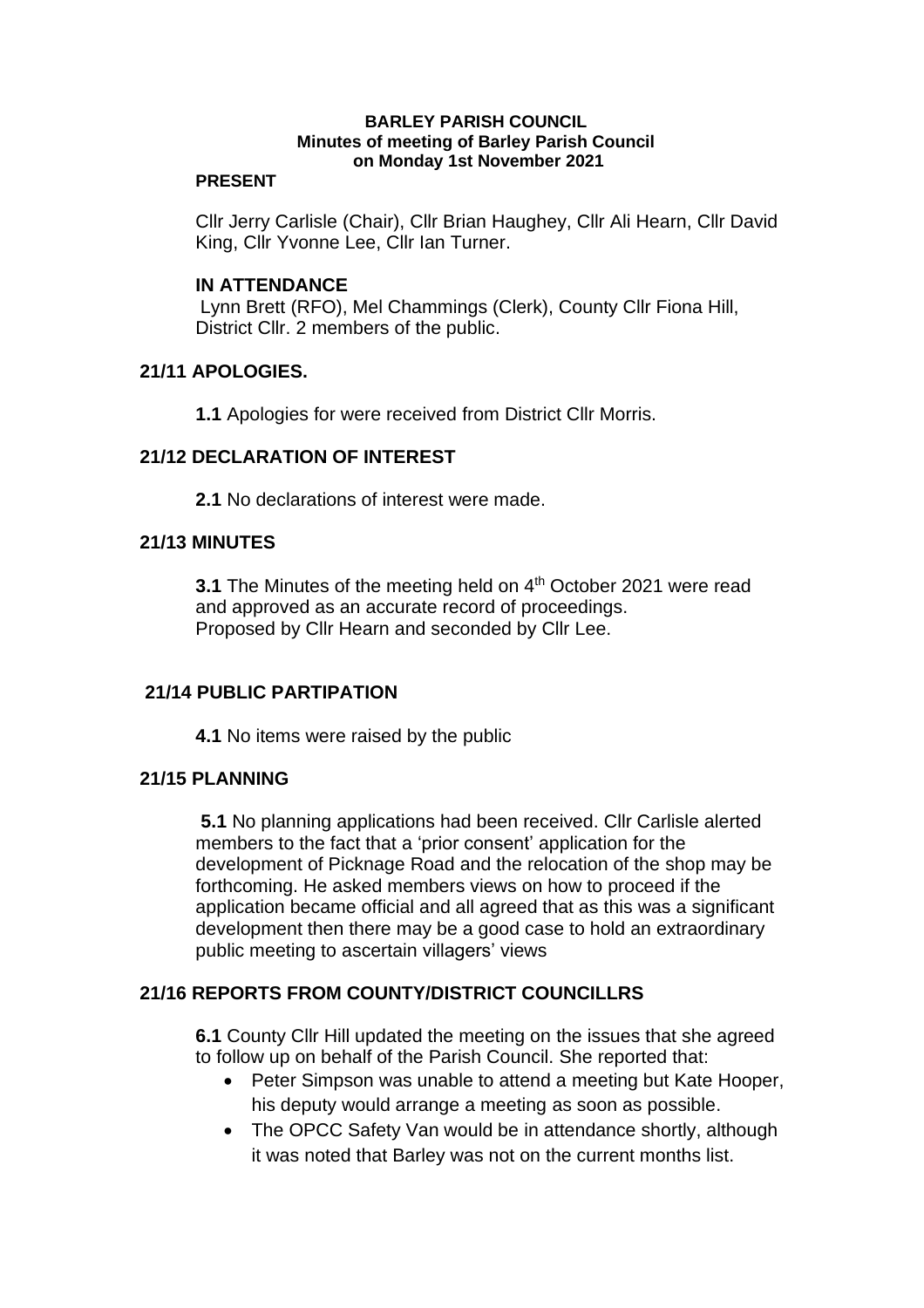- The residual funds from the Locality Budget, allocated to Barley Assistance could be transferred to Barley Charities to support Covid recovery in the village.
- The plan to complete the work to the drains on London Road was unclear and caused concern on three fronts. HCC lack of communication to the householders that would be affected (such communication was not the responsibility of Barley Parish Council); it was noted that this was a conservation area and any further removal of greenery needed careful consideration and may need Conservation Area consent from NHDC; and since the initial work earlier in the year the embankment vegetation had not been cut back and this coupled with road resurfacing debris had caused the flow of water to bypass the road gullies. Cllr Hill would seek a clear proposal from Highways as soon as possible.
- Dan Pearson would attend the PC meeting next month to explain the criteria for introducing 20mph speed limit. It was hoped that members of the public would attend.
- Herts Lynx was working well.
- Details about the Library Home service were not well known, and Cllr Hill would ensure further promotion of the service.

## **21/17 REPORTS FROM WORKING PARTIES, COMMITTEES & PORTFOLIO HOLDERS**

# **7.1** Town House

- **7.1.1** Mr. Shaw reported that:
	- The Letting officer had resigned. Mel Chammings would take on the role from 1 January 2022.
	- 16 weddings were booked for next year with most having paid their deposit
	- Further rodent damage to the wiring in the loft had been discovered. The affected wiring would be replaced.
	- The quotes for painting the inside hall and refurbishment of the woodwork and painting on the front of the building were approved.
	- He was seeking someone to support him with the odd tasks that he carried out around the town house e.g. returning furniture to its correct place, clearing leaves and debris from the front etc.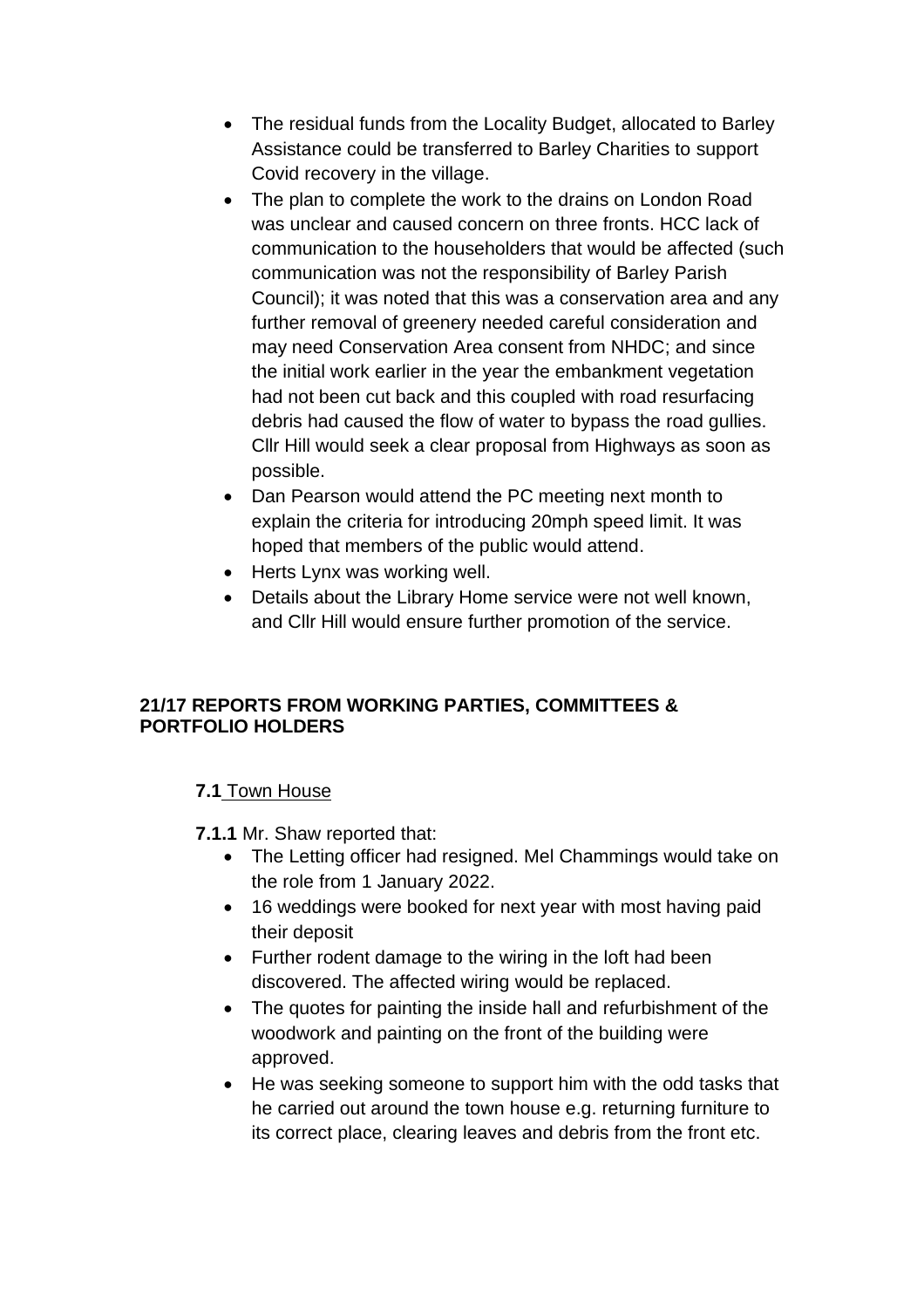## **7.2** Plaistow

**7.2.1** Members resolved to commission NHDC to empty the litter bins weekly at 48p/bin+ Vat on a weekly basis**. Action**: Clerk to advise NHDC

## **7.2.2** Other outstanding issues

- The work to repair the steps to the tennis club was in hand
- There was a recurring issue with a loose bolt on the main climbing frame and although Cllr Turner could effect a temporary fix it was resolved that the original installers should be contacted to attend and undertake any necessary repairs.
- It was resolved that Cllr Turner could purchase suitable, value for money picnic tables and chairs to the value of £1000. **Action:** Cllr Turner
- There may be monies available from S106 payments by developers to offset some or all of these costs which the Clerk was asked to explore with NHDC. **Action:** Clerk

### **7.3** Club Room

**7.3.1** Cllr Carlise reported that he had arranged a meeting with the tenant on 10<sup>th</sup> November 2021. 4th October 2021 minutes item 7.3.2 refers.

### **7.4** Speed Camera

**7.4.1** A 'teams' meeting with OPCC had been arranged for Cllr Haughey and the Clerk on Tuesday 9 November 2021. 4<sup>th</sup> October 2021 minutes item 7.4.2 refers

### **7.5** Planting Trees

**7.5.1** Members decided that up to 6 native trees of a reasonable size should be purchased from local garden centres. **Action:** Clerk to coordinate various quotes from local centres**. Action**: RFO and Clerk

### **7.6** Village Plan Review

**7.6.1** Cllr Lee reported that the open meeting was well supported and that the results of the questionnaires were now displayed in the church so that those who could not attend could view them and make comment. Following any additional comments, the final report will be produced, hopefully by Christmas.

### **21/18 FINANCE**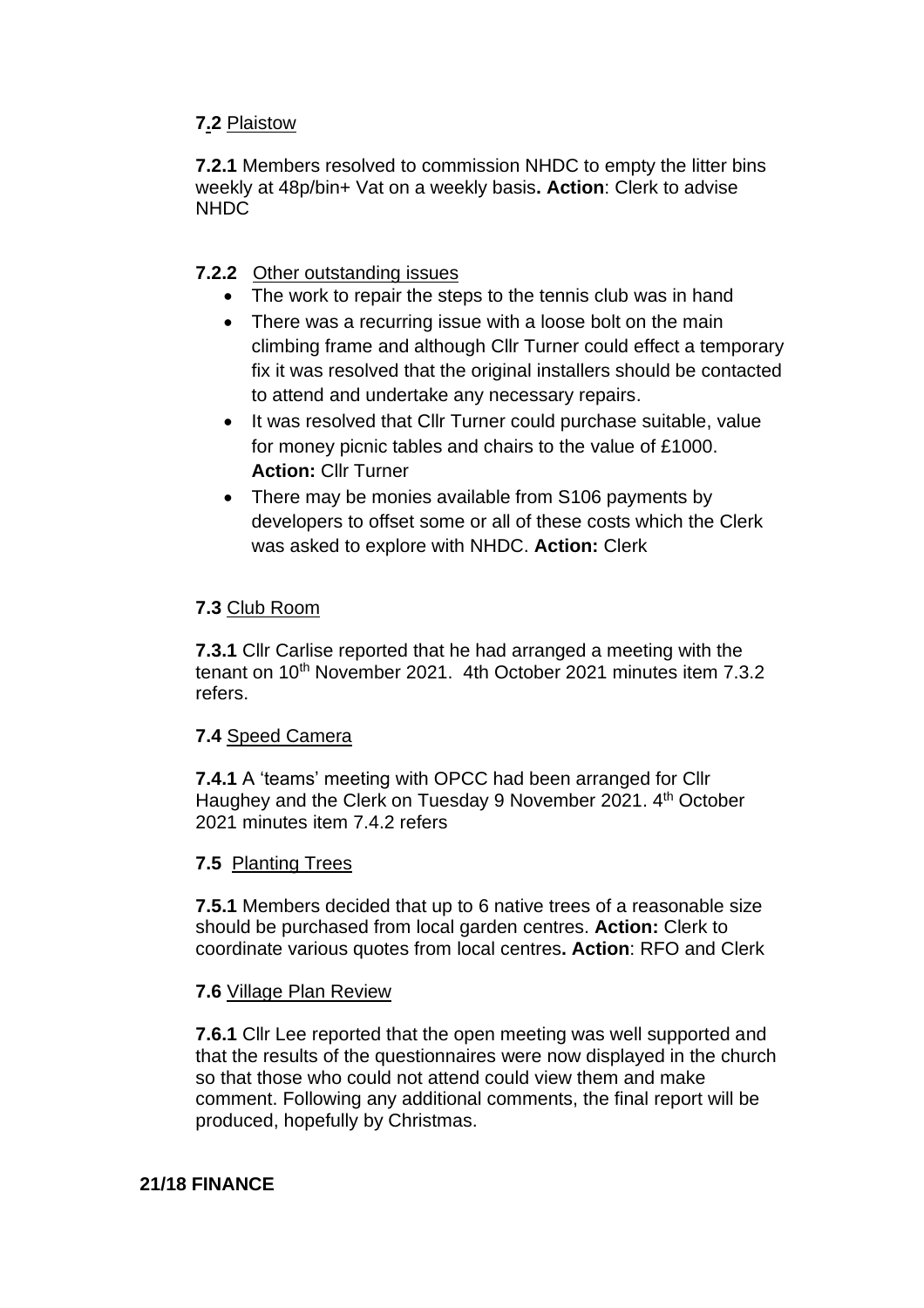### **8.1** The RFO had previously distributed the list of **payments for approval at this meeting**

#### Barley Parish Council

| M Chammings                | 484.00  | <b>Clerking October</b> |
|----------------------------|---------|-------------------------|
| L Brett                    | 174.03  | <b>RFO October</b>      |
| <b>Barley Property Mtc</b> | 4653.50 | Club room               |
| <b>Barley property Mtc</b> | 456.36  | <b>Car Park</b>         |
| <b>Red Graphics</b>        | 122.40  | C Wrangham expenses     |
|                            |         | Village Plan printing   |

Approved. Proposed Cllr King and Seconded Cllr Haughey

| <b>Barley Town House</b>   |        |                         |
|----------------------------|--------|-------------------------|
| <b>Barley property Mtc</b> | 451.82 | Leak repair             |
| N Shaw                     | 466.96 | <b>Expenses October</b> |
| <b>BCR</b>                 | 307.20 | Boiler repair           |

**Approved.** Proposed by Cllr Turner and seconded by Cllr Lee.

**8.1.1** There was concern about the amount and number of wedding deposits held. The RFO would investigate to ensure that they were being properly held. **Action:** RFO

**8.1.2** RFO issued a draft Budget in preparation for next month's discussion. Discussion deferred until next meeting.

**8.2.1** Following a further request for financial assistance from Royston Community Transport, before a decision would be made Cllr Hill agreed to establish the volume of Barley service users and the RFO would check the amount of the previous donation. Deferred until the next meeting. **Action:** Cllr Hill and RFO

### **21/19 CLERKS REPORT**

**9.1** Members agreed the following actions at the workshop:

From the Code of Conduct session, we agreed to:

- Develop a Social media policy
- Develop a Safeguarding policy
- Review the Complaints procedure
- Consider an equality policy/statement
- Consider setting up a BPC specific Facebook/twitter page

**Action:** Cllr Ali Hearn will lead with support from the Clerk

From the Council Meetings session, we agreed that